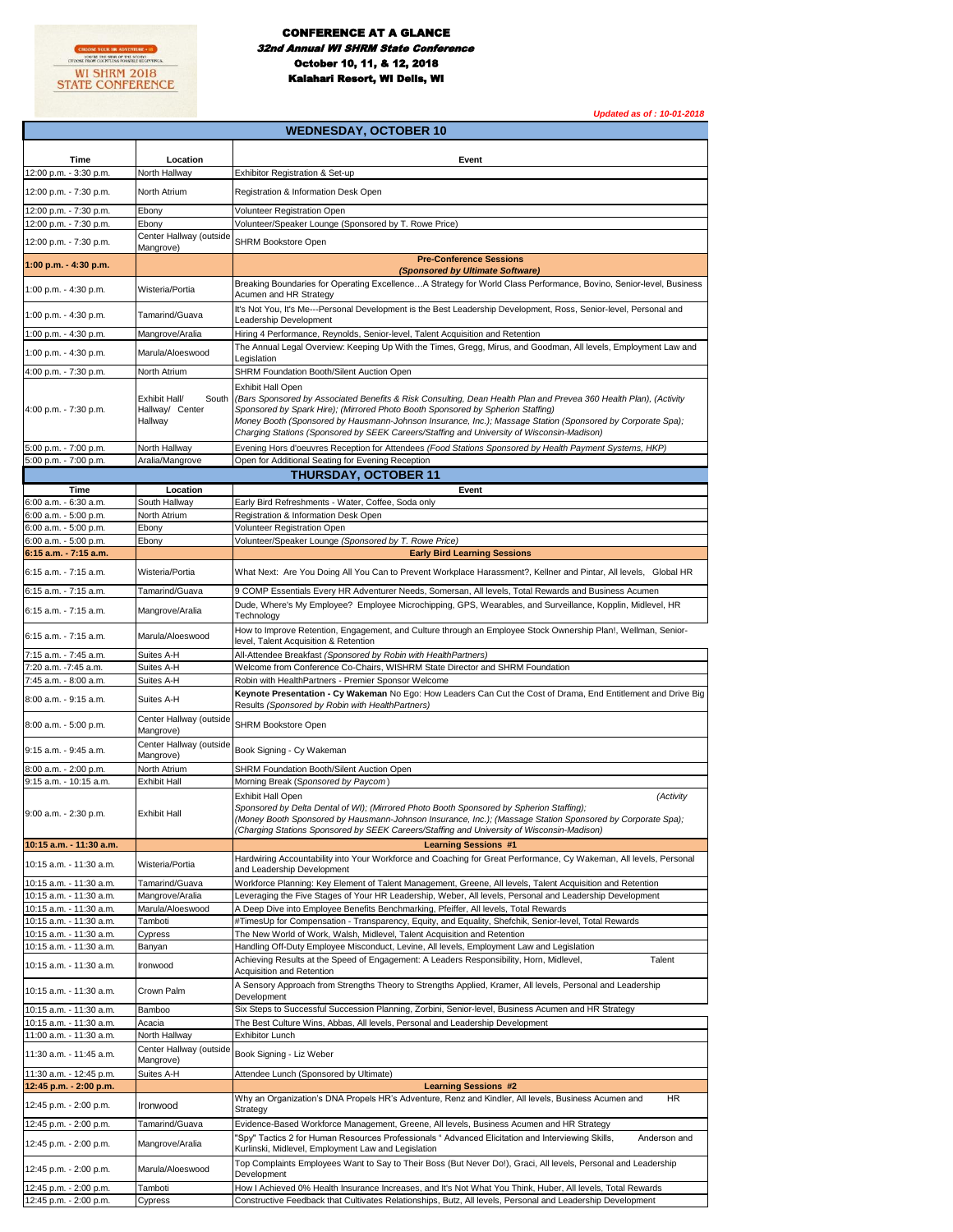

## CONFERENCE AT A GLANCE .<br>1 Annual WI SHRM State Confe October 10, 11, & 12, 2018 Kalahari Resort, WI Dells, WI

*Updated as of : 10-01-2018* 12:45 p.m. - 2:00 p.m. Banyan Aligning Talent Acquisition Technology to Your Candidate Pool: Can You Make a Love Connection?, Meyer, All levels, Talent Acquisition and Retention 12:45 p.m. - 2:00 p.m. Wisteria/Portia Reducing Drama in the Workplace, Skeen, All levels, Personal and Leadership Development 12:45 p.m. - 2:00 p.m. Crown Palm Overcoming Barries to a Successful Well-Being Program, Shanda, All Levels, Total Rewards 12:45 p.m. - 2:00 p.m. Bamboo Using Workplace Investigations to Improve Culture and Drive Employee Engagement, Barbarto, All levels, Business Acumen and HR Strategy 12:45 p.m. - 2:00 p.m. Acacia Succession Strategies for a VUCA World, Champ, Executive-level, Business Acumen and HR Strategy 2:00 p.m. - 2:30 p.m. Exhibit Hall Afternoon Beverage Break *(Sponsored by Right Management)* 2:00 p.m. - 2:30 p.m. North Atrium SHRM Foundation Booth - Pick Up and Pay For Won Items 2:15 p.m.- 2:30 p.m. Center Hallway (outside Book Signing - Jack Skeen **2:30 p.m. - 3:45 p.m. Learning Sessions #3** 2:30 p.m. - 3:45 p.m. Wisteria/Portia The Future Workforce is Here. Are You Ready?, Dunning, All levels, Business Acumen and HR Strategy 2:30 p.m. - 3:45 p.m. Ironwood Recharging Your Internal Investigations Post-#MeToo, Arnold and Ablin, Midlevel, Employment Law and Legislation 2:30 p.m. - 3:45 p.m. Mangrove/Aralia Active Shooter-It's Not A Matter of If, It's A Matter of When!, Bradley, All levels, Business Acumen and HR Strategy 2:30 p.m. - 3:45 p.m. Marula/Aloeswood HR Predictions - It's Not for Meteorologists and Bookies, Dodd, All levels, Personal and Leadership Development<br>2:30 p.m. - 3:45 p.m. Cvpress Resilience: The Courage to Come Back. But 2:30 p.m. - 3:45 p.m. Resilience: The Courage to Come Back, Butz, All levels, Personal and Leadership Development 2:30 p.m. - 3:45 p.m. Banyan Banyan Show me the Money- Seeing the Value of Employee Financial Health, Stewart and Raddemann, All levels, Total Rewards 2:30 p.m. - 3:45 p.m. Tamarind/Guava Conflict and Dealing with Difficult People and Employees Takes Up Too Much Valuable Leadership Time, Miles, All levels Personal and Leadership Development 2:30 p.m. - 3:45 p.m. Crown Palm How to Review your Retirement Plan, Friar, All levels, Total Rewards 2:30 p.m. - 3:45 p.m. Bamboo Business Acumen for HR: A "Seat at the Table", Schultz, Midlevel, Business Acumen and HR Strategy 2:30 p.m. - 3:45 p.m. Acacia ERISA Compliance: Wrap Plan Documents, SPDs and Form 5500s, Sieger, All levels, Total Rewards **4:00 p.m. - 5:15 p.m. Learning Sessions #4** 4:00 p.m. - 5:15 p.m. Wisteria/Portia Breaking the Hierarchy: Building a Culture of Team & Collaboration, Utech and Ritter, All levels, Business Acumen and HR Strategy 4:00 p.m. - 5:15 p.m. Tamarind/Guava Employee Non-Solicitation Agreements: What's Next After Lanning?, LeBlanc and O'Day, Executive-level, Employment Law and Legislation 4:00 p.m. - 5:15 p.m. Mangrove/Aralia Fear Not! Technology is your Friend, Not your Replacement, Reddin, Executive-level, HR Technology 4:00 p.m. - 5:15 p.m. Marula/Aloeswood Optimizing Value Through Organizational Alignment & Structure, Stewart, Executive-level, Personal and Leadership **Development** 4:00 p.m. - 5:15 p.m. Tamboti Vendor Summits: Creating Partnerships with Your Benefit Vendors, Oberloh, All levels, Total Rewards 4:00 p.m. - 5:15 p.m. Cypress What Employees REALLY Think About Well-Being Programs, Raddemann and Stewart, All levels, Total Rewards 4:00 p.m. - 5:15 p.m. Banyan Employee Engagement: The Choice is Easy, But How Do You Get There?, Cooper and Shefchik, All levels, Talent Acquisition and Retention 4:00 p.m. - 5:15 p.m. Ironwood How to Build Trust in Teams, Thomson, All levels, Personal and Leadership Development<br>4:00 p.m. - 5:15 p.m. Crown Palm Disrupting Talent - One Company's Journey, Slaski, All levels, Business 4:00 p.m. - 5:15 p.m. Crown Palm Disrupting Talent - One Company's Journey, Slaski, All levels, Business Acumen and HR Strategy 4:00 p.m. - 5:15 p.m. Bamboo #TimesUp #MeToo: A Legal and Public Relations Perspective, Kurlinski, Al levels, Employment Law and Legislation 4:00 p.m. - 5:15 p.m. Acacia Understanding & Appreciating Our Differences to Maximize Communication & Collaboration, Hallis, All levels, Personal & Leadership Development 4:00 p.m. - 5:15 p.m. Desert Rose Meeting - State Conference Liaison - 2019 Conference Planning Committee 5:15 p.m. - 5:30 p.m. Center Hallway (outside<br>
Mangrove) Book Signing - Daniel Stewart 5:15 p.m. - 5:30 p.m. Center Hallway (outside<br>Mangrove) **Book Signing - Tracy Butz** TBD Suites A-H Photo with The Love Monkeys 5:30 p.m. - 6:15 p.m. Suites A-H Attendee Appreciation Dinner *(Dinner Sponsored by Workday); (Bars Sponsored by Willis Towers Watson and Paycor)* 6:15 p.m. - 6:20 p.m. Suites A-H Certification Recognition - Callie Zipple 6:45 p.m. - 9:45 p.m. Suites A-H Evening Entertainment - "The Love Monkeys" (*Entertainment sponsored by ABR Employment Services) (Bar Sponsored by Ogletree, Deakins, Nash, Smoak & Stewart, P.C.)* 6:45 p.m. - 9:45 p.m. Exhibit Hall - Suite 4&5 Pub Games *(Sponsored by ADP)*  8:15 p.m. - 8:25 p.m. Suites A-H Grand Prize Drawing *(\$500 Grand Prize Sponsored by Cottingham & Butler)* **Time Location Event** 6:15 a.m. - 6:30 a.m. South Hallway Early Bird Refreshments (Water, Coffee, Soda only) 6:15 a.m. - 1:15 p.m. North Atrium Registration & Information Desk Open 6:15 a.m. - 1:15 p.m. Ebony Volunteer Registration Open 6:15 a.m. - 1:15 p.m. Ebony Volunteer/Speaker Lounge *(Sponsored by T. Rowe Price)* 6:15 a.m. - 1:15 p.m. North Atrium Charging Stations (*Sponsored by SEEK Careers/Staffing and University of Wisconsin-Madison)* **6:30 a.m. - 7:30 a.m. Early Bird Learning Sessions** 6:30 a.m. - 7:30 a.m. Wisteria/Portia Making Benefits a Benefit Again, Martin, All levels, Business Acumen and HR Strategy 6:30 a.m. - 7:30 a.m. Tamarind/Guava The Return of Management by Objectives to Replace Annual Reviews, Maciekowich, All levels, Total Rewards 6:30 a.m. - 7:30 a.m. Mangrove/Aralia 7 Health Plan Benefits Every HR Professional Must Know, Chadwick, Mid-level, Business Acumen and HR Strategy 6:30 a.m. - 7:30 a.m. Marula/Aloeswood Talent: The Search for the Holy Grail, Morgan, All levels, Talent Acquisition and Retention 7:00 a.m. - 1:30 p.m. Ebony Volunteer/Speaker Lounge 7:00 a.m. - 2:00 p.m. Center Hallway (outside<br>Mangrove) SHRM Bookstore Open 7:30 a.m. - 8:30 a.m. Suites A-H Attendee Breakfast with Recognition of Diversity Award Winner *(Sponsored by Anthem Blue Cross and Blue Shield)* 8:15 a.m. - 8:30 a.m. Suites A-H Anthem Blue Cross and Blue Shield - Premier Sponsor Welcome 8:30 a.m. - 9:45 a.m. Suites A-H **Keynote Presentation: Pete Smith** "Dare to Matter: The HR Professional's Rise to Significance" 9:45 a.m. - 10:00 a.m. North Hallway Morning Beverage Break - *(Sponsored by Manpower)* 9:45 a.m. - 10:15 a.m. Center Hallway (outside Book Signing - Pete Smith **10:00 a.m. - 11:15 a.m. Learning Sessions #5** 10:00 a.m. - 11:15 a.m. Wisteria/Portia Get This Essential Tool for Your HR Adventure: Managing Difficult Conversations With Confidence, Kellner and Fowles, All levels, Business Acumen and HR Strategy 10:00 a.m. - 11:15 a.m. Tamarind/Guava Marijuana and Drug Testing Update, Dougherty, All levels, Employment Law and Legislation **FRIDAY, OCTOBER 12**

10:00 a.m. - 11:15 a.m. Mangrove/Aralia The Rise of Emotional Intelligence for Humanity, Marklein, All levels, Personal and Leadership Development